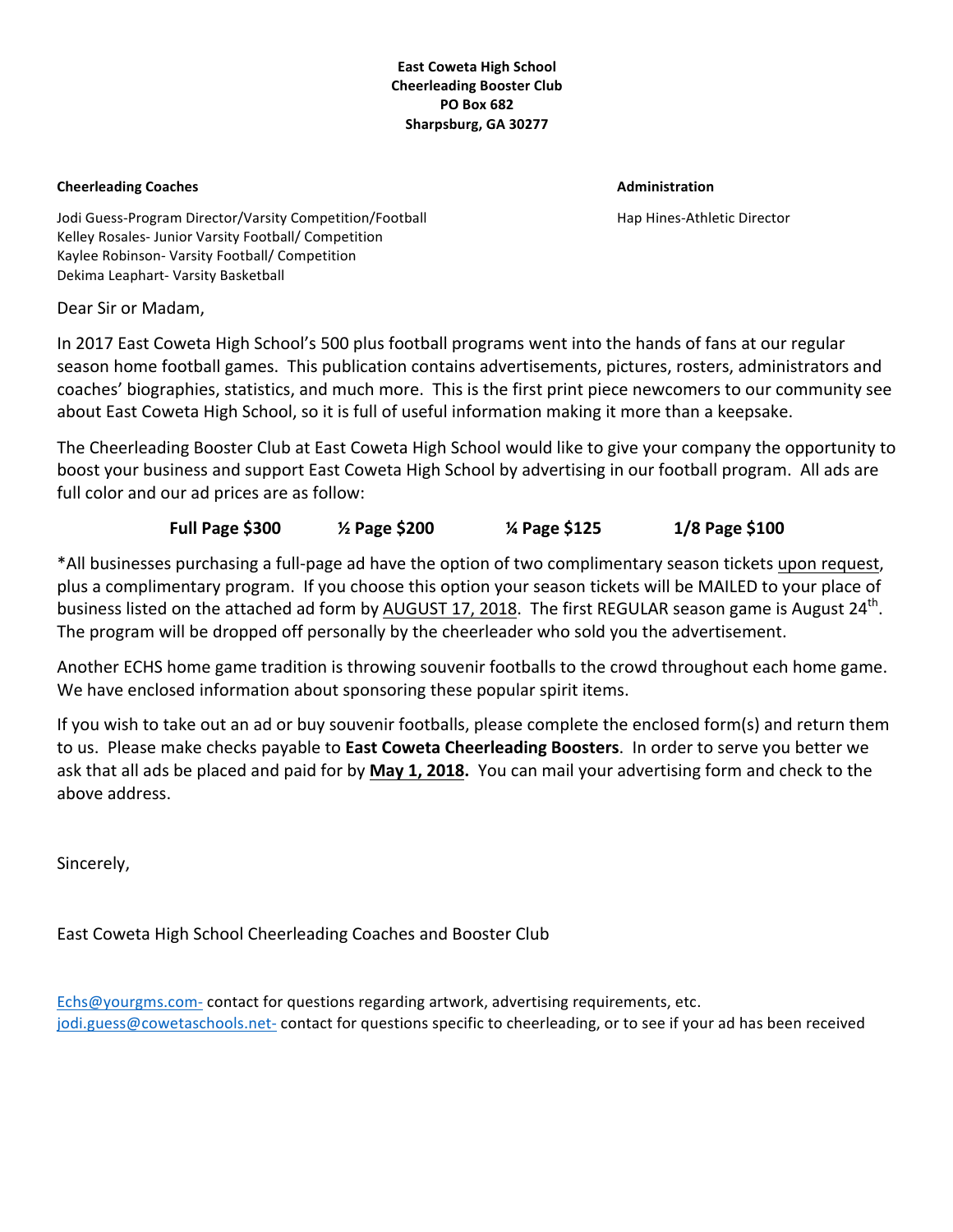# *Advertising Requirements*

If you have questions regarding your ad specifications, please email **Johnsi: echs@yourgms.com** 

### Criteria for new ads

If submitting a print ready ad it must be a PDF or JPEG - We will NOT accept:

Publisher or Documents (\*.pub, \*.htm, \*.html, \*.mht, \*.mhtml, \*.docx. \*.docm, \*.doc)

Excel Spreadsheets or Documents (\*.xl, \*.xlsx, \*.xlsm,)

Website captured images or pages

If submitting a JPEG of the ad (which includes images and copy), it must be a high-resolution image, no crop marks.

300D DPI at 100% or larger, sRGB Color Space

If submitting a PDF, please submit according the sizes listed below.

Ad sizes are as follows

Full Page - 7.5" x 10" (vertical only  $\hat{\psi}$ )

1/2 Page - 7.5" x 4.5" (horizontal only  $\leftrightarrow$ )

1/4 Page - 3.5" x 4.5" (vertical only  $\hat{\psi}$ )

1/8 Page - 3.5" x 2.325") (horizontal only  $\leftrightarrow$ )

Copy to be place in the ad can be submitted on a Word document, printed on the Advertising Information form, or in an email.

Copy can be emailed to: **echs@yourgms.com**

If submitting images (photos and/or logos) to be used in your ad, they must be high resolution images. 300 DPI at 100% or larger of the final print size. Logos can be JPEG, PDF, or EPS files. Please clearly identify the images and the ad for which they are being submitted.

PLEASE NOTE: NO 72 DPI IMAGES, NOR IMAGES CAPTURED FROM WEBSITE CAN BE USED. These images will not reproduce and will result in a very poor-quality ad.

If you have questions regarding your ad specifications, please email Johnsi: echs@yourgms.com

Please submit information and images for your ad by May 11, 2017. This will provide us with the proper time frame to properly prepare and produce your ad for the sports program.

**Return White & Yellow copies to school. Pink copy goes to Advertiser.**